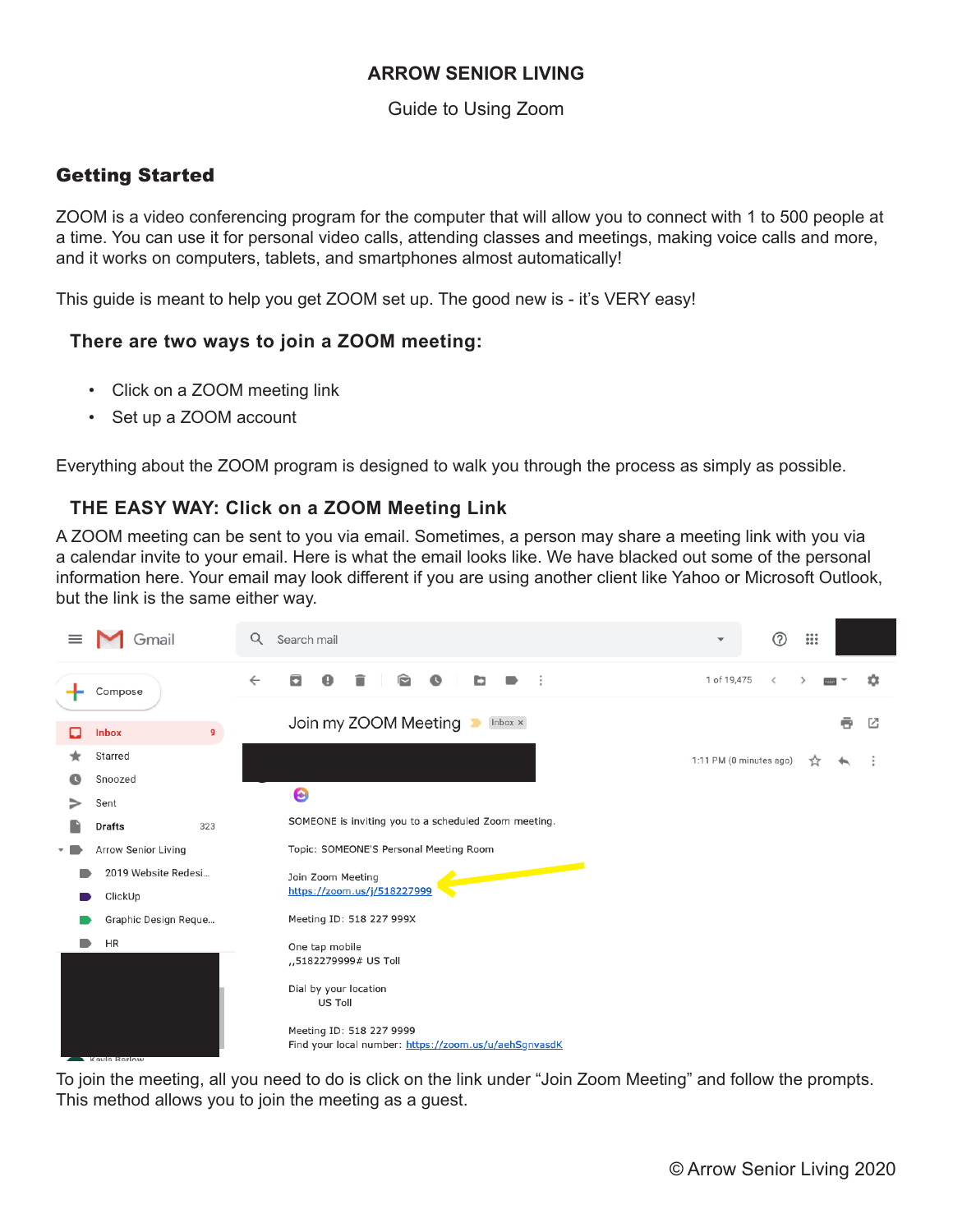Guide to Using Zoom

When you click the link, a new window will appear saying that ZOOM is launching your meeting. We are going to "Join from browser" to make this much more simple. Here's what that process looks like:

# **STEP 1**

This message will pop up. Click the link "join from your browser"



# **STEP 2**

Type in your name and click "Join"

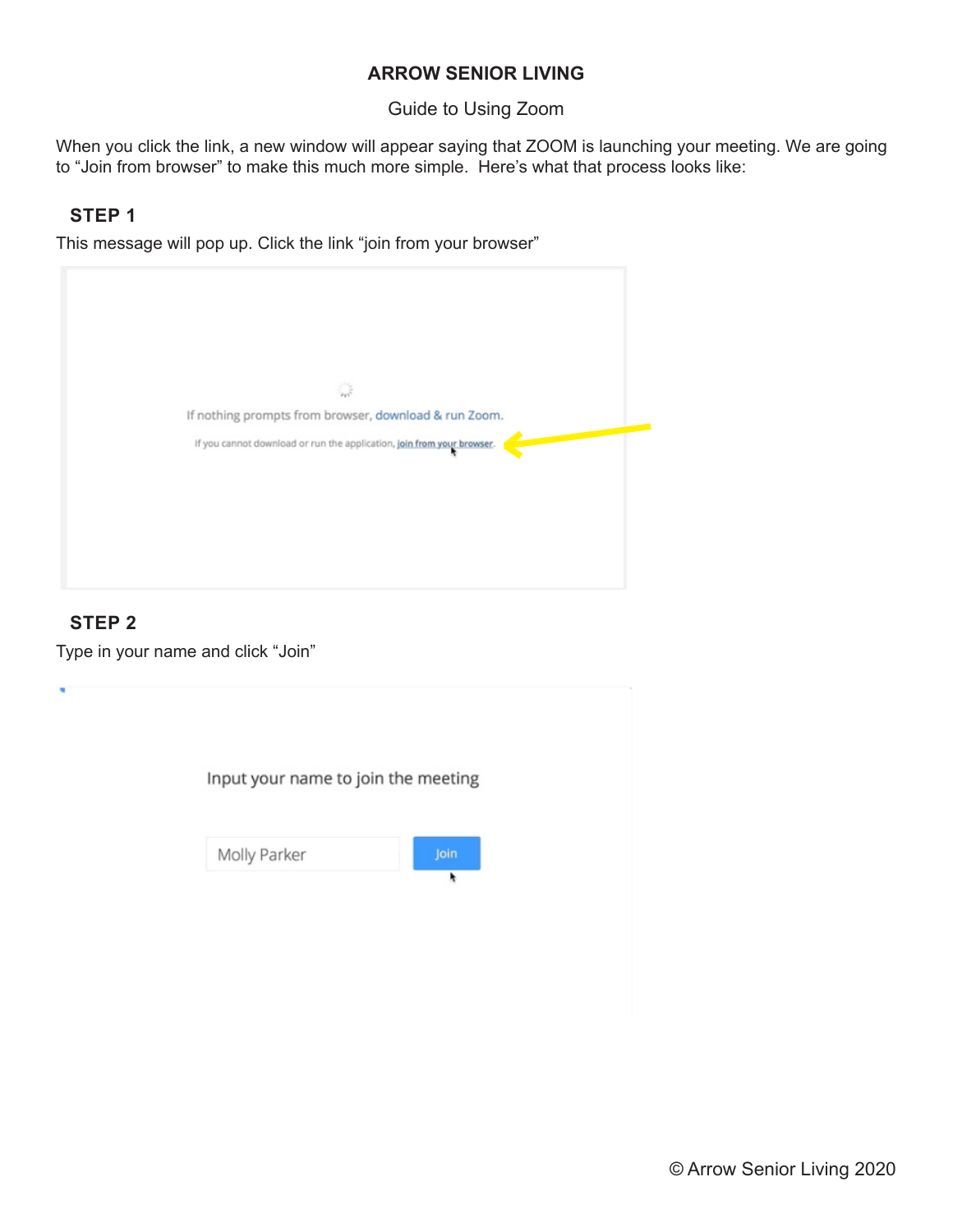Guide to Using Zoom

# **STEP 3**

Your meeting will load!



That's it! You are now in the ZOOM meeting with no hassle. Check out the guide on the next page for how to use the right buttons.

# **ADVANCED USERS**

The other method of joining a ZOOM meeting is to download the ZOOM desktop application. If you feel confident in following the process, you probably don't really need this guide. Like the join meeting instructions, ZOOM does a great job of walking you through the process. When you join this way, you can login to a ZOOM account via Google, Facebook, or set up a ZOOM account. For step-by-step instructions, follow the ZOOM guide found at:

https://support.zoom.us/hc/en-us/articles/201362033-Getting-Started-on-Windows-and-Mac

(you can Google "Zoom getting started" and click on the link shown below:)

■ support.zoom.us > en-us > articles > 201362033-Getting-Started-on-... ▼

#### Getting Started on Windows and Mac - Zoom Help Center

Home. New Meeting: Start an instant meeting. Join: Join a meeting that is in progress. Schedule: Set up a future meeting. Share Screen: Share your screen in a Zoom Room by entering in the sharing key or meeting ID.

Home Chat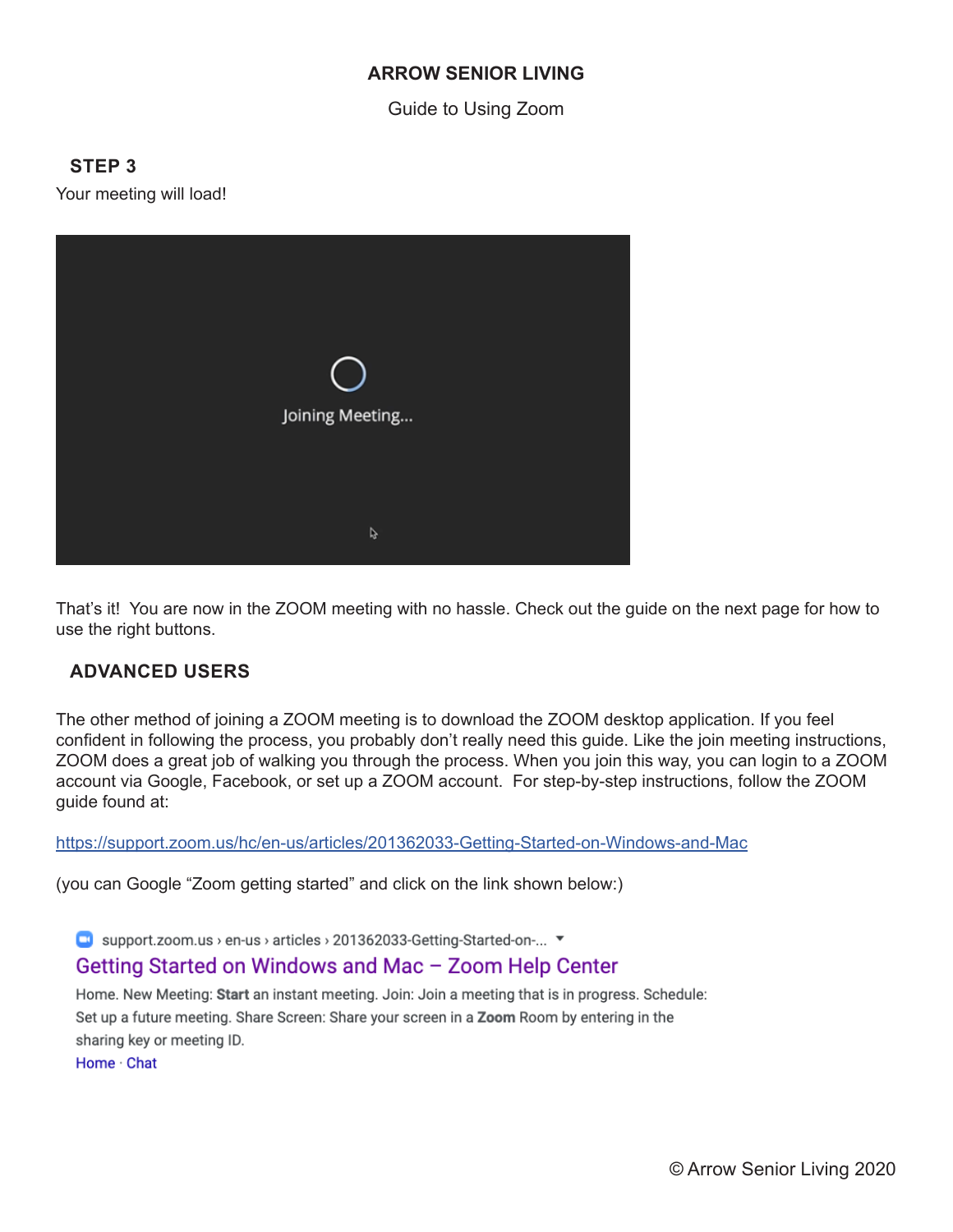## Guide to Using Zoom

Joining a meeting works for any computer, tablet, or smartphone. If you have a camera, which is typically included with every device now, ZOOM will automatically use the right settings.

This is what it looks like when you are in a meeting!



In the meeting, there are only a few buttons that matter.



These are the microphone and video buttons. When they have a red slash, they are turned off. Click once to turn them on or off. It's a good rule of thumb to have your microphone turned off when not speaking.



On the right side of the meeting window, the button that says "End Meeting" will end the meeting.

**III** Gallery View 2

On the top right, the gallery view button will show everyone. The speaker vide will show just the person who is talking.